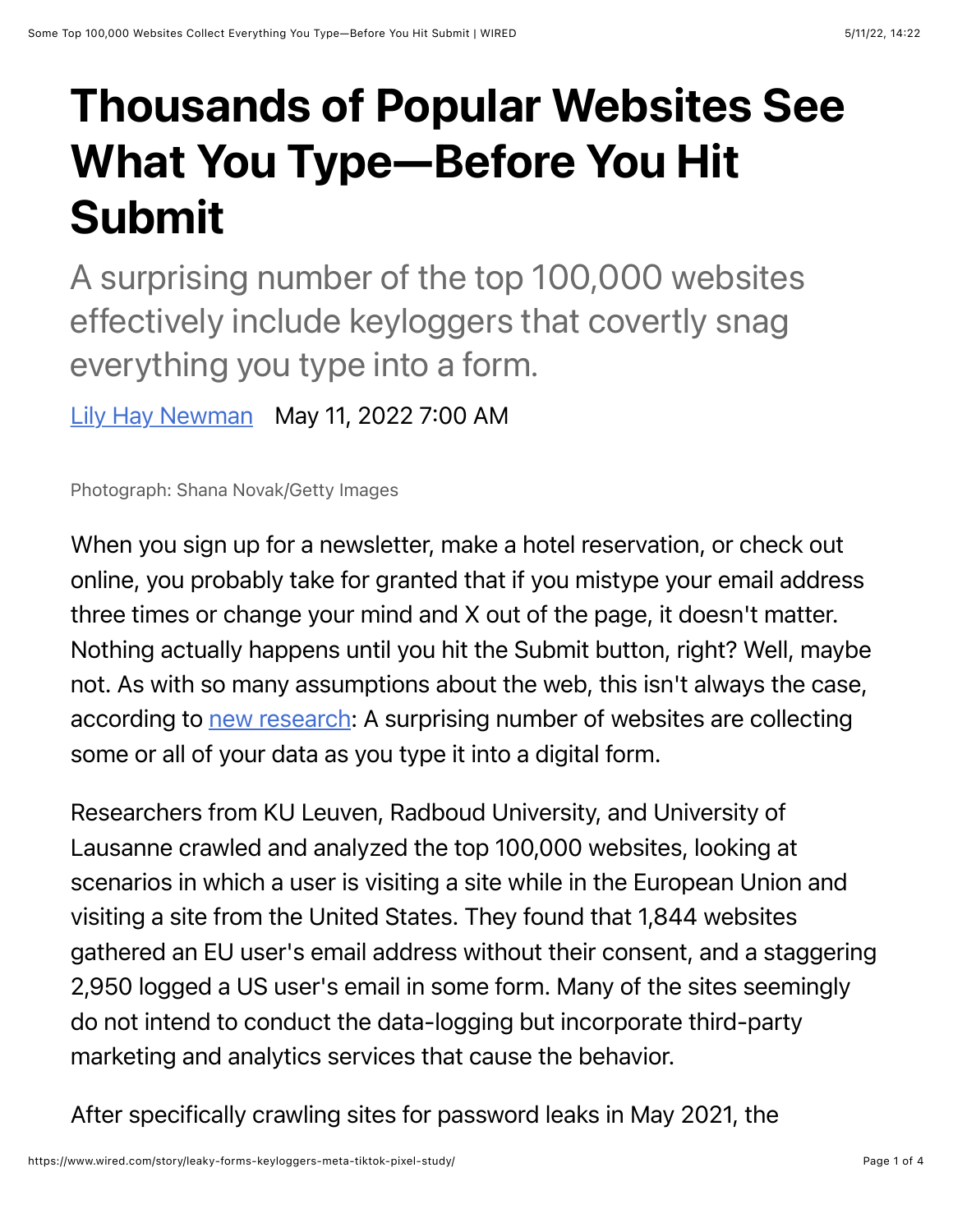researchers also found 52 websites in which third parties, including the Russian tech giant Yandex, were incidentally collecting password data before submission. The group disclosed their findings to these sites, and all 52 instances have since been resolved.

"If there's a Submit button on a form, the reasonable expectation is that it does something—that it will submit your data when you click it," says Güneş Acar, a professor and researcher in Radboud University's digital security group and one of the leaders of the study. "We were super surprised by these results. We thought maybe we were going to find a few hundred websites where your email is collected before you submit, but this exceeded our expectations by far."

The researchers, who will [present](https://www.usenix.org/conference/usenixsecurity22/presentation/senol) their findings at the Usenix security conference in August, say they were inspired to investigate what they call "leaky forms" by media reports, [particularly](https://gizmodo.com/before-you-hit-submit-this-company-has-already-logge-1795906081) from [Gizmodo](https://gizmodo.com/be-warned-customer-service-agents-can-see-what-youre-t-1830688119)*,* about third parties collecting form data regardless of submission status. They point out that, at its core, the behavior is similar to so-called key loggers, which are typically [malicious programs](https://www.wired.com/story/ios-macos-hacks-hong-kong-watering-hole/) that log everything a target types. But on a mainstream top-1,000 site, users probably won't expect to have their information keylogged. And in practice, the researchers saw a few variations of the behavior. Some sites logged data keystroke by keystroke, but many grabbed complete submissions from one field when users clicked to the next.

"In some cases, when you click the next field, they collect the previous one, like you click the password field and they collect the email, or you just click anywhere and they collect all the information immediately," says Asuman Senol, a privacy and identity researcher at KU Leuven and one of the study coauthors. "We didn't expect to find thousands of websites; and in the US, the numbers are really high, which is interesting,"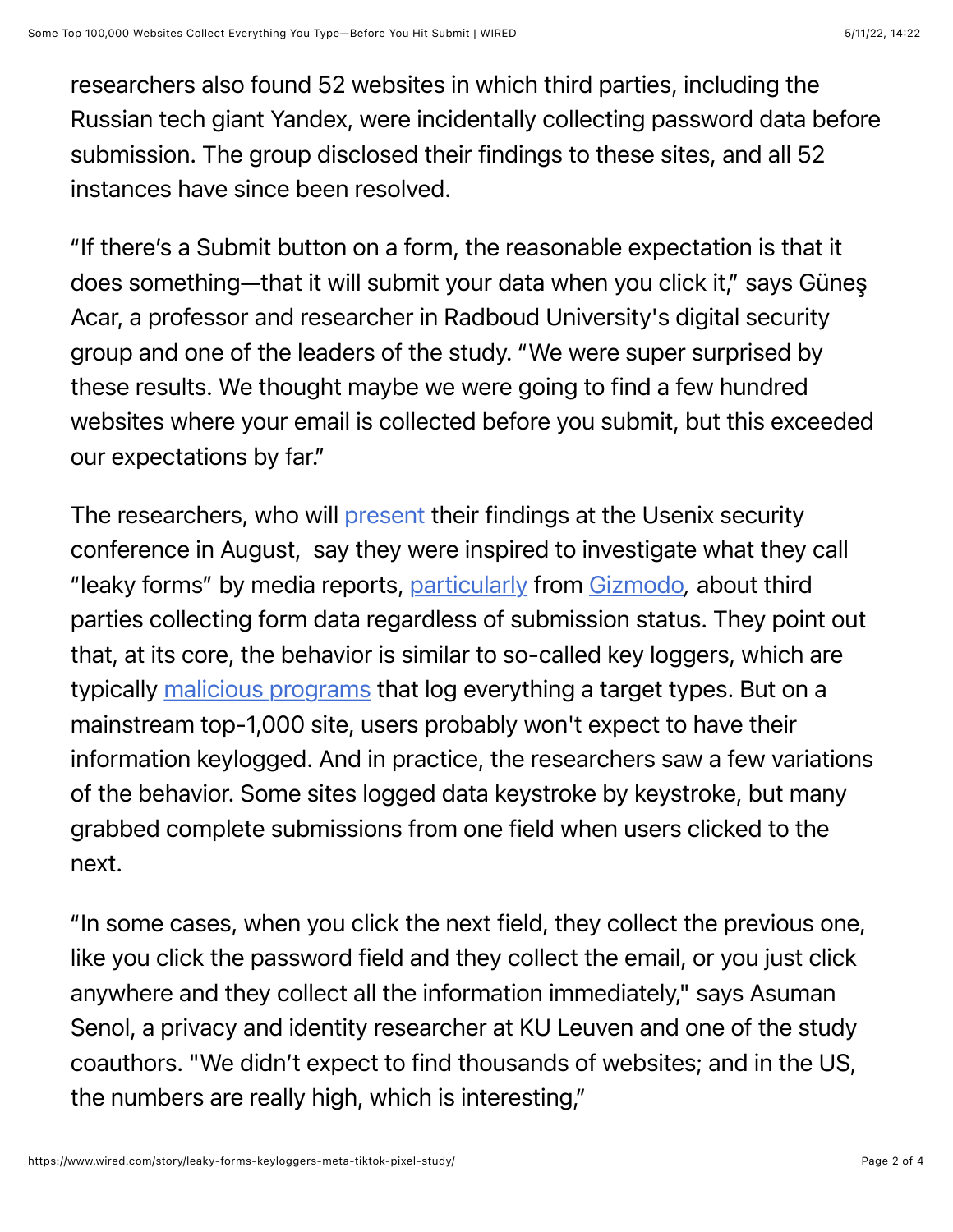The researchers say that the regional differences may be related to companies being more cautious about user tracking, and even potentially integrating with fewer third parties, because of the EU's General Data Protection Regulation. But they emphasize that this is just one possibility, and the study didn't examine explanations for the disparity.

Through a substantial effort to notify websites and third parties collecting data in this way, the researchers found that one explanation for some of the unexpected data collection may have to do with the challenge of differentiating a "submit" action from other user actions on certain web pages. But the researchers emphasize that from a privacy perspective, this is not an adequate justification.

Since completing their [paper,](https://homes.esat.kuleuven.be/~asenol/leaky-forms/leaky-forms-usenix-sec22.pdf) the group also had a discovery about Meta Pixel and TikTok Pixel, invisible marketing trackers that services embed on their websites to track users across the web and show them ads. Both claimed in their documentation that a customers could turn on "automatic advanced matching," which would trigger data collection when a user submitted a form. In practice, though, the researchers found that these tracking pixels were grabbing hashed email addresses, an obscured version of email addresses used to identify web users across platforms, before submission. For US users, 8,438 sites may have been leaking data to Meta, Facebook's parent company, through pixels, and 7,379 sites may be impacted for EU users. For TikTok Pixel, the group found 154 sites for US users and 147 for EU users.

The researchers filed a bug report with Meta on March 25, and the company quickly assigned an engineer to the case, but the group has not heard an update since. The researchers notified TikTok on April 21—they discovered the TikTok behavior more recently—and have not heard back. Meta and TikTok did not immediately return WIRED's request for comment about the